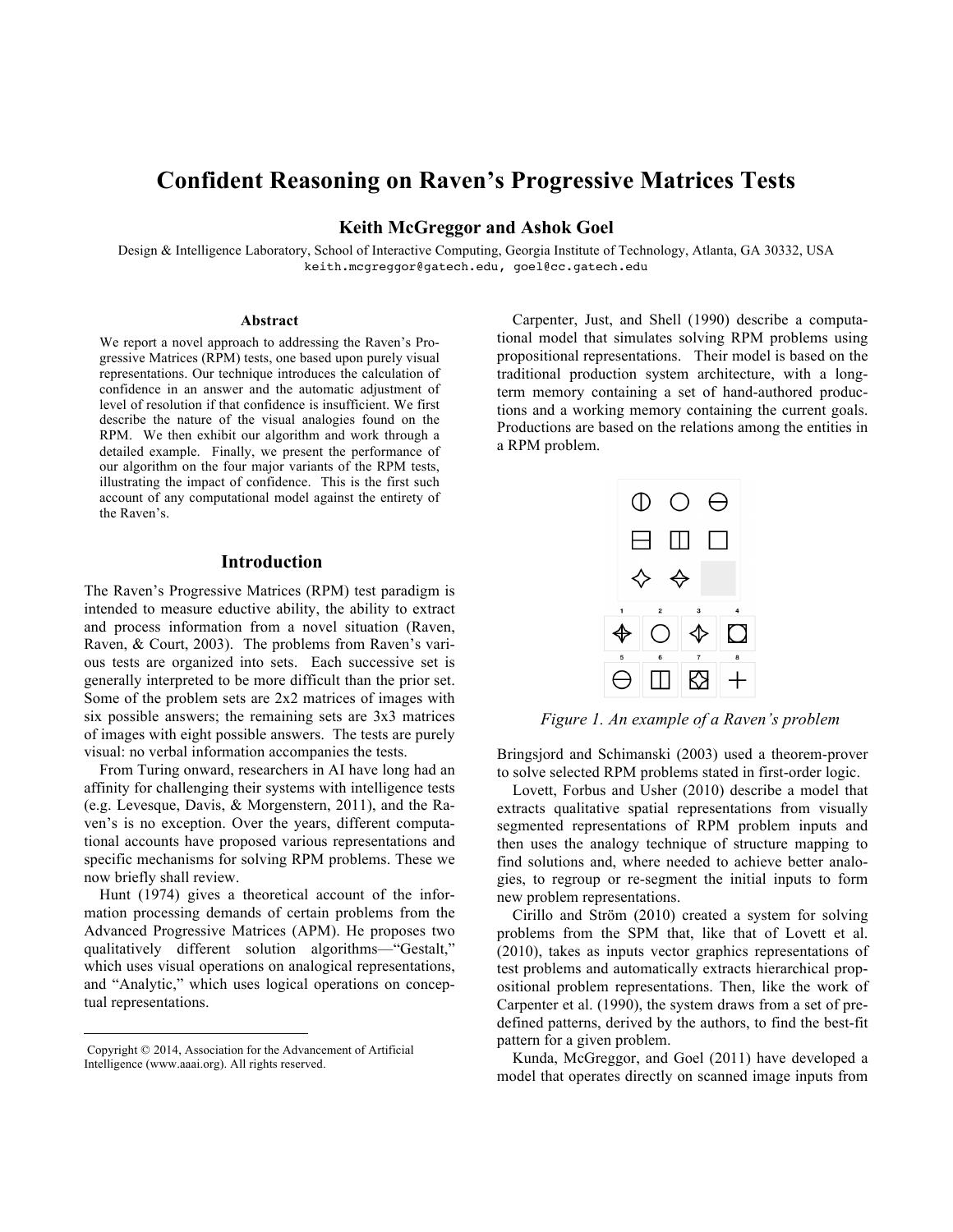the test. This model uses operations based on mental imagery (rotations, translations, image composition, etc.) to induce image transformations between images in the problem matrix and then predicts an answer image based on the final induced transformation. McGreggor, Kunda, and Goel (2011) also report a model that employs fractal representations of the relationships between images.

Finally, Rasmussen and Eliasmith (2011) used a spiking neuron model to induce rules for solving RPM problems. Input images from the test were hand-coded into vectors of propositional attribute-value pairs, and then the spiking neuron model was used to derive transformations among these vectors and abstract over them to induce a general rule transformation for that particular problem.

The variety of approaches to solving RPM problems suggest that no one definitive account exists. Here, we develop a new method for addressing the RPM, based upon fractal representations. An important aspect of our method is that a desired confidence with which the problem is to be solved may be used as a method for automatically tuning the algorithm. In addition, we illustrate the application of our model against all of the available test suites of RPM problems, a first in the literature.

### **Ravens and Confidence**

Let us illustrate our method for solving RPM problems. We shall use as an example the 3x3 matrix problem shown in Figure 1. The images and Java source code for this example may be found on our research group's website.



*Figure 2. Simultaneous relationships*

## **Simultaneous Relationships and Constraints**

In any Raven's problem there exist simultaneous horizontal and vertical relationships which must be maintained. In Figure 2, we illustrate these relationships using our example problem. As shown, relationships H1 and H2 constrain relationship H, while relationships V1 and V2 constrain relationship V. While there may be other possible relationships suggested by this problem, we have chosen to focus on these particular relationships for clarity.

To solve a Raven's problem, one must select the image from the set of possible answers for which the similarity to each of the problem's relationships is maximal. For our example, this involves the calculation of a set of similarity values  $\Theta_i$  for each answer A<sub>i</sub>:

$$
\Theta_i \leftarrow \{ S(H1, H(A_i)), S(H2, H(A_i)), \\ S(V1, V(A_i)), S(V2, V(A_i)) \}
$$

where  $H(A_i)$  and  $V(A_i)$  denote the relationship formed when the answer image  $A_i$  is included.  $S(X, Y)$  is the Tversky featural similarity between two sets X and Y (Tversky, 1977):

$$
S(X,Y) \leftarrow f(X \cap Y) / [f(X \cap Y) + \alpha f(X-Y) + \beta f(Y-X)]
$$

### **Fractal Representation of Visual Relationships**

We chose to use fractal representations here for their consistency under re-representation (McGreggor, 2013), and in particular for the mutual fractal representation, which expresses the relationship between sets of images.

In Figure 3, we illustrate how to construct a mutual fractal representation of the relationship H1.



H1 = MutualFractal( M1, M2) u MutualFractal( M2, M3) u MutualFractal( M1, M3)

*Figure 3. Mutual Fractal Representations*

#### **Confidence and Ambiguity**

An answer to a Raven's problem may be found by choosing the one with the maximal featural similarity. But how confident is that answer? Given the variety of answer choices, even though an answer may be selected based on maximal similarity, how may that choice be contrasted with its peers as the designated answer?

We claim that the most probable answer would in a sense "stand apart" from the rest of the choices, and that distinction may be interpreted as a metric of confidence. Assuming a normal distribution, we may calculate a confidence interval based upon the standard deviation, and score each of these values along such a confidence scale. Thus, the problem of selecting the answer for a Raven's problem is transformed into a problem of distinguishing which of the possible choices is a statistical outlier.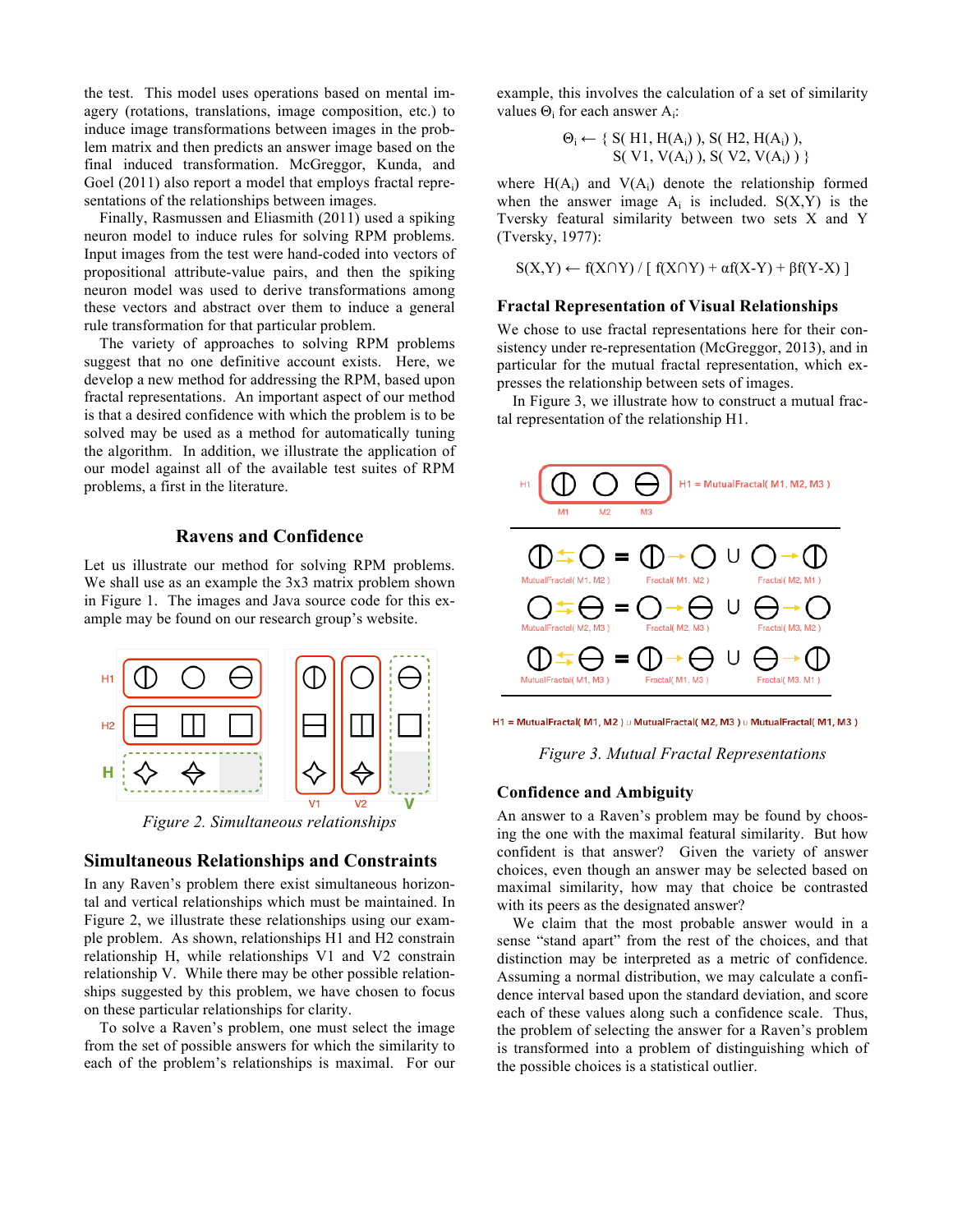# **The Confident Ravens Algorithm**

To address Raven's problems, we developed the Confident Ravens algorithm. We present it here in pseudo-code form, in two parts: the preparatory stage and the execution stage.

# **Confident Ravens, Preparatory Stage**

In the first stage of our Confident Ravens Algorithm, an image containing the entire problem is first segmented into its component images (the matrix of images, and the possible answers). Next, based upon the complexity of the matrix, the set of relationships to be evaluated is established. Then, a range of abstraction levels is determined. Throughout, we use MutualFractal() to indicate the mutual fractal representation of the input images (McGreggor & Goel, 2012).

Given an image P containing a Raven's problem, prepare to determine an answer with confidence.

#### *P ROBLEM S EGMENTATION*

By examination, divide P into two images, one containing the matrix and the other containing the possible answers. Further divide the matrix image into an ordered set of either 3 or 8 matrix element images, for 2x2 or 3x3 matrices respectively. Likewise, divide the answer image into an ordered set of its constituent individual answer choices.

Let  $M \leftarrow \{ m_1, m_2, \dots \}$  be the set of matrix element images. Let  $C \leftarrow \{c_1, c_2, c_3, \dots\}$  be the set of answer choices. Let η be an integer denoting the order of the matrix image (either 2 or 3, for 2x2 or 3x3 matrices respectively).

#### *R ELATIONSHIP D ESIGNATIONS*

Let R be a set of relationships, determined by the value of η as follows: If η = 2:

```
R \leftarrow \{H_1, V_1\} where
     H_1 \leftarrow MutualFractal( m<sub>1</sub>, m<sub>2</sub>)
     V_1 \leftarrow MutualFractal( m<sub>1</sub>, m<sub>3</sub>)
Else: (because \eta = 3)
     R \leftarrow \{H_1, H_2, V_1, V_2\} where
     H_1 \leftarrow MutualFractal( m<sub>1</sub>, m<sub>2</sub>, m<sub>3</sub>)
     H_2 \leftarrow MutualFractal( m<sub>4</sub>, m<sub>5</sub>, m<sub>6</sub>)
     V_1 \leftarrow MutualFractal( m<sub>1</sub>, m<sub>4</sub>, m<sub>7</sub>)
     V_2 \leftarrow MutualFractal( m<sub>2</sub>, m<sub>5</sub>, m<sub>8</sub>)
```
### *A BSTRACTION L EVEL P REPARATION*

Let d be the largest dimension for any image in M  $\cup$  C.

Let  $A := \{ a_1, a_2, \dots \}$  represent an ordered range of abstraction values where

```
a_1 \leftarrow d, and a_i \leftarrow \frac{1}{2} a_{i-1}∀ i, 2 ≤ i ≤ floor(log2 d) and a_i ≥ 2
```
The values within A constitute the grid values to be used when partitioning the problem's images.

*Algorithm 1. Confident Ravens Preparatory Stage*

In the present implementation, the abstraction levels are determined to be a partitioning of the given images into gridded sections at a prescribed size and regularity.

## **Confident Ravens, Execution Stage**

The algorithm concludes by calculating similarity values for each of the possible answer choices. It uses the deviation of these values from their mean to determine the confidence in the answers at each level.

Given M, C, R, A, and η as determined in the preparatory stage, determine an answer and its confidence.

Let E be a real number which represents the number of standard deviations beyond which a value's answer may be judged as "confident"

Let  $S(X, Y)$  be the Tversky similarity metric for sets X and Y

#### *E XECUTION*

For each abstraction  $a \in A$ :

- Re-represent each representation  $r \in R$  according to abstraction a
- S ←

```
• For each answer image c \in C :
   • If \eta = 2:
          H \leftarrow MutualFractal( m<sub>3</sub>, c)
          V \leftarrow MutualFractal( m<sub>2</sub>, c)
          \Theta \leftarrow \{ S(H_1, H), S(V_1, V) \}• Else: (because η = 3)
          H \leftarrow MutualFractal( m<sub>7</sub>, m<sub>8</sub>, c)
          V \leftarrow MutualFractal( m<sub>3</sub>, m<sub>6</sub>, c)
          \Theta \leftarrow \{ S(H_1, H), S(H_2, H),S(V_1, V), S(V_2, V)• Calculate a single similarity metric from vector Θ:
           t \leftarrow \sqrt{\Sigma \theta^2} \forall \theta \in \ThetaS \leftarrow S \cup \{t\}• Set \mu \leftarrow mean (S)
• Set \sigma_{\mu} \leftarrow \text{stdev}(\hat{S}) / \sqrt{n}
```
- Set  $D^{\mu} \leftarrow \{ D_1, D_2, D_3, D_4, ... D_n \}$
- where  $D_i = (S_i \mu) / \sigma_\mu$
- Generate the set  $Z \leftarrow \{ Z_i ... \} \forall Z_i \in D$  and  $Z_i \ge E$
- If  $|Z| = 1$ , return the answer image  $c_i \in C$  which corresponds to  $Z_i$
- otherwise there exists ambiguity, and further refinement must occur.

If no answer has been returned, then no answer may be given unambiguously.

### *Algorithm 2. Confident Ravens Execution Stage*

Thus, for each level of abstraction, the relationships implied by the kind of Raven's problem (2x2 or 3x3) are rerepresented into that partitioning. Then, for each of the candidate images, a potentially analogous relationship is determined for each of the existing relationships and a similarity value calculated. The vector of similarity values is reduced via a simple Euclidean distance formula to a single similarity. The balance of the algorithm, using the deviation from the mean of these similarities, continues through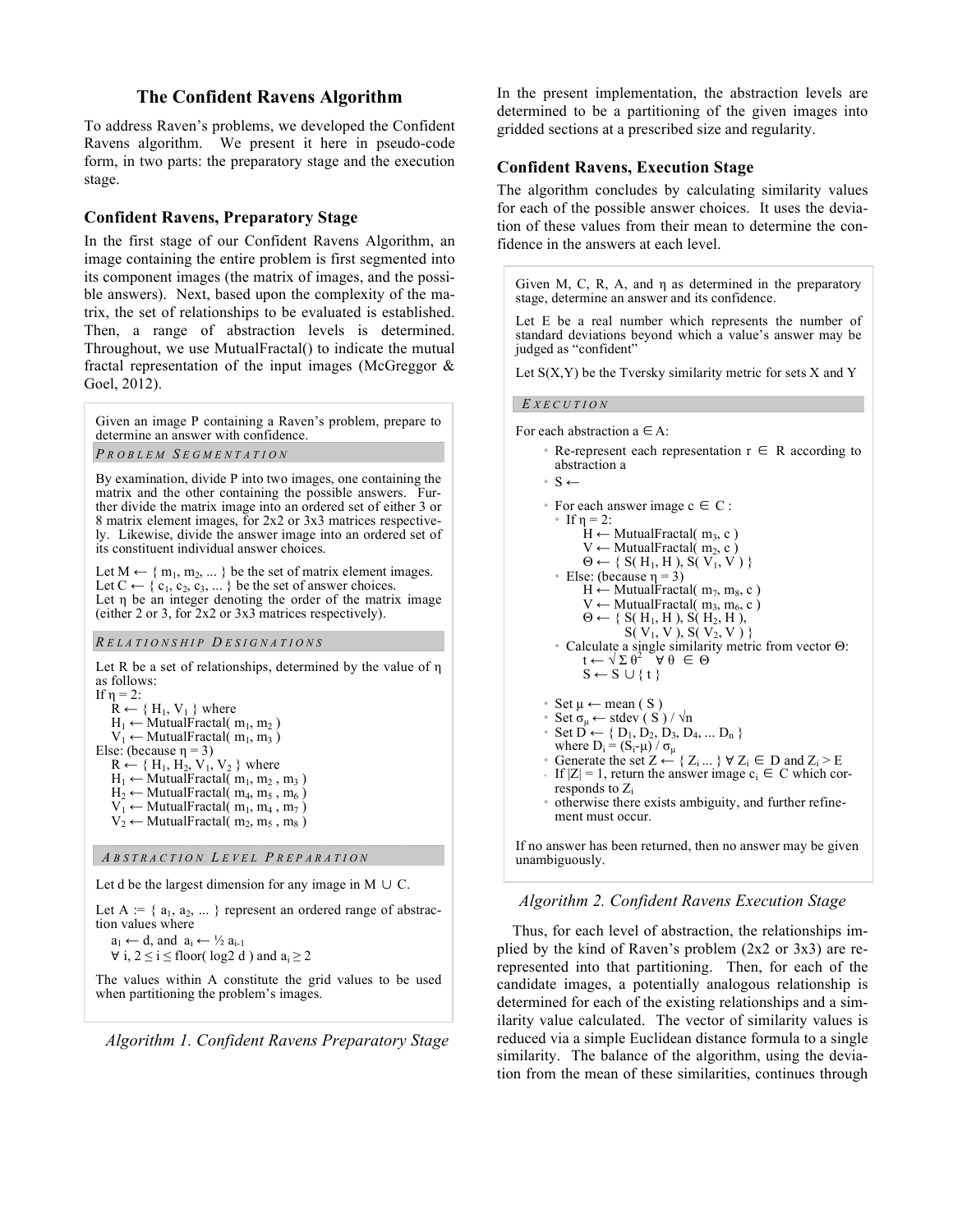a variety of levels of abstraction, looking for an unambiguous answer that meets the specified confidence constraint.

### **The Example, Solved**

Table 1 shows the results of running the Confident Ravens algorithm on the example problem, starting at an original gridded partitioning of 200x200 pixels (the maximal pixel dimension of the images), and then refining the partitioning down to a grid of 6x6 pixels, using a subdivision by half scheme, yielding 6 levels of abstraction.

Let us suppose that a confidence level of 95% is desired. The table gives the mean ( $\mu$ ), standard deviation ( $\sigma_{\mu}$ ), and number of features (f) for each level of abstraction (grid). The deviation and confidence for each candidate answer are given for each level of abstraction as well.

| image          | deviations & confidences |           |            |            |           |           |  |  |  |  |  |
|----------------|--------------------------|-----------|------------|------------|-----------|-----------|--|--|--|--|--|
|                | 0.175                    | $-2.035$  | $-1.861$   | 0.698      | $-0.760$  | $-0.610$  |  |  |  |  |  |
|                | 13.8%                    | $-95.8%$  | $-93.72%$  | 51.47%     | $-55.29%$ | $-45.79%$ |  |  |  |  |  |
|                | $-0.321$                 | 4.166     | 2.783      | 2.179      | 0.681     | 1.106     |  |  |  |  |  |
|                | $-25.17%$                | 100%      | 99.46%     | 97.07%     | 50.4%     | 73.12%    |  |  |  |  |  |
|                | 6.390                    | 3.484     | 2.930      | 4.487      | 3.961     | 4.100     |  |  |  |  |  |
|                | 100%                     | 99.95%    | 99.66%     | 100%       | 99.99%    | 100%      |  |  |  |  |  |
| о              | 0.495                    | $-3.384$  | $-3.841$   | $-4.848$   | $-4.958$  | $-5.454$  |  |  |  |  |  |
|                | 37.97%                   | $-99.93%$ | $-99.99\%$ | $-100%$    | $-100%$   | $-100%$   |  |  |  |  |  |
| Θ              | $-1.741$                 | $-1.678$  | $-2.148$   | $-0.591$   | $-2.825$  | $-1.921$  |  |  |  |  |  |
|                | $-91.84%$                | $-90.67%$ | $-96.83%$  | $-44.56%$  | $-99.53%$ | $-94.52%$ |  |  |  |  |  |
| m              | $-0.321$                 | 1.560     | 2 4 4 4    | $-1.361$   | 0.896     | 0.643     |  |  |  |  |  |
|                | $-25.17%$                | 88.12%    | 98.55%     | $-82.64%$  | 62.96%    | 47.99%    |  |  |  |  |  |
| ⊠              | $-1.741$                 | 0.254     | 2.172      | $-1.826$   | 0.668     | 0.213     |  |  |  |  |  |
|                | $-91.84%$                | 20.02%    | 97.02%     | $-93.22\%$ | 49.58%    | 16.85%    |  |  |  |  |  |
|                | $-2.935$                 | $-2.366$  | $-2.479$   | 1.262      | 2.338     | 1.922     |  |  |  |  |  |
|                | $-99.67%$                | $-98.20%$ | $-98.68%$  | 79.31%     | 98.06%    | 94.54%    |  |  |  |  |  |
| grid           | 200                      | 100       | 50         | 25         | 12        | 6         |  |  |  |  |  |
| μ              | 0.589                    | 0.31      | 0.432      | 0.69       | 0.872     | 0.915     |  |  |  |  |  |
| $\sigma_{\mu}$ | 0.031                    | 0.019     | 0.028      | 0.015      | 0.007     | 0.005     |  |  |  |  |  |
| f              | 378                      | 1512      | 6048       | 24192      | 109242    | 436968    |  |  |  |  |  |

### *Table 1. Image Deviations and Confidences Yellow indicates ambiguous results, red indicates that the result is unambiguous*

The deviations presented in table 1 appear to suggest that if one starts at the very coarsest level of abstraction, the answer is apparent (image choice 3). Indeed, the confidence in that answer never dips below 99.66%.

We see evidence that operating with either too sparse a data set (at the coarsest) or with too homogeneous a data set (at the finest) may be problematic. The coarsest abstraction (200 pixel grid size) offers 378 features, whereas the finest abstraction (6 pixel grid size) offers more than 400,000 features for consideration.

The data in the table suggests the possibility of automatically detecting these boundary situations. We note that the average similarity measurement at the coarsest abstraction is 0.589, but then falls, at the next level of abstraction, to 0.310, only to thereafter generally increase. This constitutes further evidence for an emergent boundary for the maximum coarse abstraction.

We surmise that ambiguity exists for ranges of abstraction, only to vanish at some appropriate levels of abstraction, and then reemerges once those levels are surpassed. The example here offers evidence of such behavior, where there exists ambiguity at grid sizes 100, 50, 25, and 12, then the ambiguity vanishes for grid size 6. Though we omit the values in Table 1 for clarity of presentation, our calculations show that ambiguity reemerges for grid size 3. This suggests that there are discriminatory features within the images exist only at certain levels of abstraction.

### **Results**

We have tested the Confident Ravens algorithm against the four primary variants of the RPM: the 60 problems of the Standard Progressive Matrices (SPM) test, the 48 problems of the Advanced Progressive Matrices (APM) test, the 36 problems of the Coloured Progressive Matrices (CPM) test, and the 60 problems of the SPM Plus test. Insofar as we know, this research represents the first published computational account of any model against the entire suite of the Raven Progressive Matrices.

To create inputs for the algorithm, each page from the various Raven test booklets were scanned, and the resulting greyscale images were rotated to roughly correct for page alignment issues. Then, the images were sliced up to create separate image files for each entry in the problem matrix and for each answer choice. These separate images were the inputs to the technique for each problem. No further image processing or cleanup was performed, despite the presence of numerous pixel-level artifacts introduced by the scanning and minor inter-problem image alignment issues. Additionally, each problem was solved independently: no information was carried over from problem to problem, nor from test variant to test variant.

The code used to conduct these tests was precisely the same code as used in the presented example, and is availa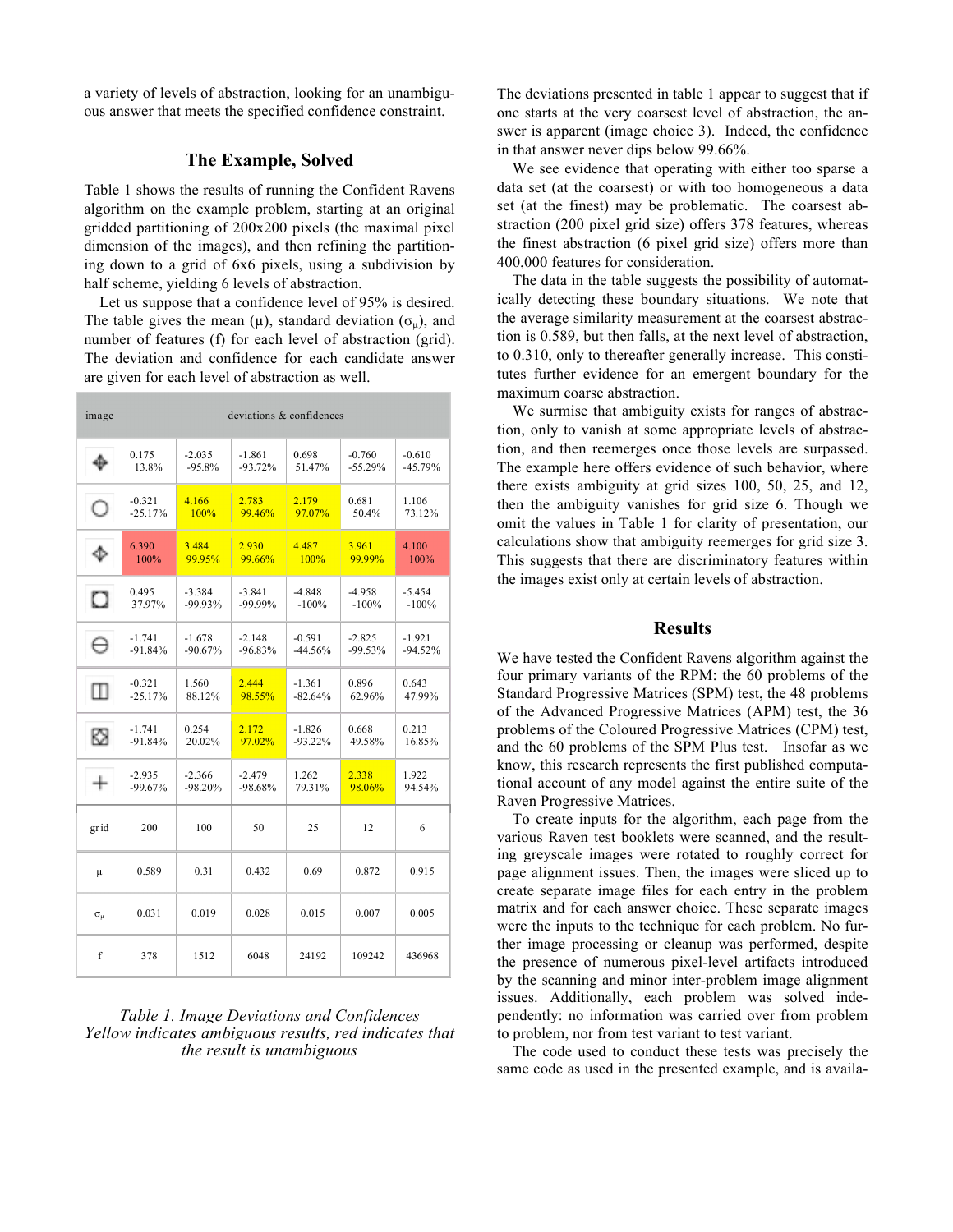ble for download from our lab website. The Raven test images as scanned, however, are copyrighted and thus are not available for download.

### **Abstractions, Metrics, and Calculations**

The images associated with each problem, in general, had a maximum pixel dimension of between 150 and 250 pixels. We chose a partitioning scheme which started at the maximum dimension, then descended in steps of 10, until it reached a minimum size of no smaller than 4 pixels, yielding 14 to 22 levels of abstraction for each problem.

At each level of abstraction, we calculated the similarity value for each possible answer, as proscribed by the Confident Ravens algorithm. For those calculations, we used the Tversky contrast ratio formula (1977), and set  $\alpha$  to 1.0 and β equal to 0.0, conforming to values used in the coincidence model by Bush and Mosteller (1953), yielding an asymmetric similarity metric preferential to the problem matrix's relationships. From those values, we calculated the mean and standard deviation, and then calculated the deviation and confidence for each answer. We made note of which answers provided a confidence above our chosen level, and whether for each abstraction level the answer was unambiguous or ambiguous, and if ambiguous, in what manner.

As we were exploring the advent and disappearance of ambiguity and the effect of confidence, we chose to allow the algorithm to run fully at all available levels of abstraction, rather than halting when an unambiguous answer was determined.

### **Performance on the SPM test: 54 of 60**

On the Raven's Standard Progressive Matrices (SPM) test, the Confident Ravens algorithm detected the correct answer at a 95% or higher level of confidence on 54 of the 60 problems. The number of problems with detected correct answers per set were 12 for set A, 10 for set B, 12 for set C, 8 for set D, and 12 for set E. Of the 54 problems where the correct answers detected, 22 problems were answered ambiguously.

### **Performance on the APM test: 43 of 48**

On the Raven's Advanced Progressive Matrices (APM) test, the Confident Ravens algorithm detected the correct answer at a 95% or higher level of confidence on 43 of the 48 problems. The number of problems with detected correct answers per set were 11 for set A, and 32 for set B. Of the 43 problems where the correct answers detected, 27 problems were answered ambiguously.

### **Performance on the CPM test: 35 of 36**

On the Raven's Coloured Progressive Matrices (CPM) test, the Confident Ravens algorithm detected the correct answer at a 95% or higher level of confidence on 35 of the 36 problems. The number of problems with detected correct answers per set were 12 for set A, 12 for set AB, and 11 for set B. Of the 35 problems where the correct answers detected, 5 problems were answered ambiguously.

### **Performance on the SPM Plus test: 58 of 60**

On the Raven's SPM Plus test, the Confident Ravens algorithm detected the correct answer at a 95% or higher level of confidence on 58 of the 60 problems. The number of problems with detected correct answers per set were 12 for set A, 11 for set B, 12 for set C, 12 for set D, and 11 for set E. Of the 58 problems where the correct answers detected, 23 problems were answered ambiguously.

# **Confidence and Ambiguity, Revisited**

We explored a range of confidence values for each test suite of problems, and illustrate these findings in Table 2.

Note that as confidence increases from 95% to 99.99%, the test scores decrease, but so too does the ambiguity. Analogously, as the confidence is relaxed from 95% down to 60%, test scores increase, but so too does ambiguity. By inspection, we note that there is a marked shift in the rate at which test scores and ambiguity change between 99.9% and 95%, suggesting that 95% confidence may be a reasonable choice.

| confidence | <b>SPM 60</b> |                | <b>APM 48</b> |           | <b>CPM 36</b> |              | <b>SPMPlus 60</b> |                |
|------------|---------------|----------------|---------------|-----------|---------------|--------------|-------------------|----------------|
| threshold  | correct       | ambiguous      | correct       | ambiguous | correct       | ambiguous    | correct           | ambiguous      |
| 99.99%     | 41            | 1              | 28            |           | 24            | $\mathbf{0}$ | 44                | $\overline{2}$ |
| 99.9%      | 49            | $\overline{4}$ | 38            | 8         | 30            | $\mathbf{0}$ | 53                | 5              |
| 99%        | 53            | 14             | 42            | 16        | 33            |              | 58                | 14             |
| 95%        | 54            | 22             | 43            | 27        | 35            | 5            | 58                | 23             |
| 90%        | 55            | 29             | 45            | 31        | 36            | 9            | 59                | 32             |
| 80%        | 57            | 36             | 45            | 38        | 36            | 9            | 59                | 37             |
| 60%        | 58            | 42             | 47            | 45        | 36            | 14           | 60                | 45             |

*Table 2. The Effect of Confidence on Score and Ambiguity*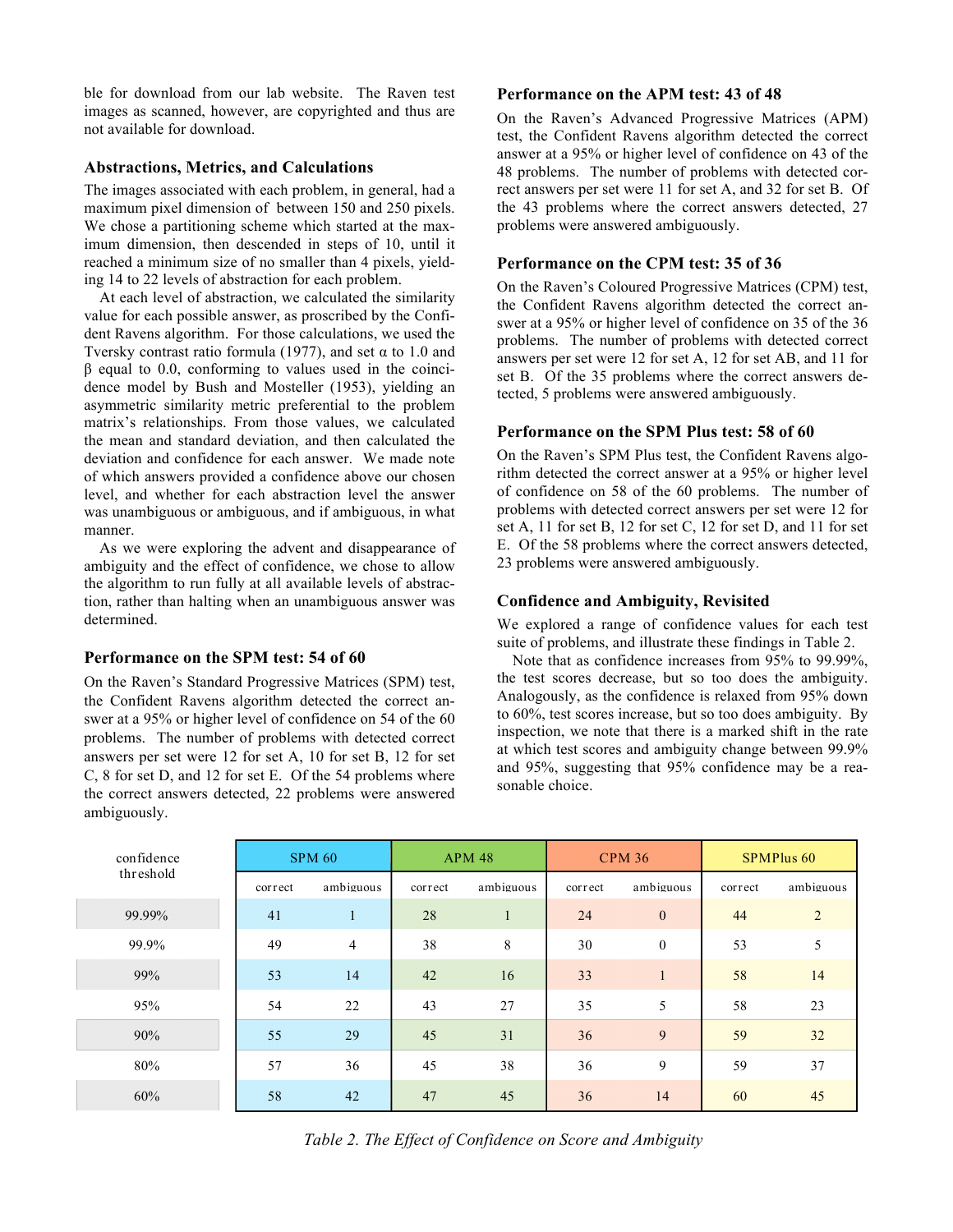Our findings indicate that at 95% confidence, those problems which are answered correctly but ambiguously are vacillating almost in every case between two choices (out of an original 6 or 8 possible answers for the problem). This narrowing of choices suggests to us that ambiguity resolution might entail a closer examination of just those specific selections, via re-representation as afforded by the fractal representation, a change of representational framework, or a change of algorithm altogether.

#### **Comparison to other computational models**

As we noted in the introduction, there are other computational models which have been used on some or all problems of certain tests. However, all other computational accounts report scores when choosing a single answer per problem, and do not report at all the confidence with which their algorithms chose those answers. As such, our reported totals must be considered as a potential high score for Confident Ravens if the issues of ambiguity were to be sufficiently addressed.

Also as we noted earlier, this paper presents the first computational account of a model running against all four variants of the RPM. Other accounts generally report scores on the SPM or the APM, and no other account exists for scores on the SPM Plus.

Carpenter et al. (1990) report results of running two versions of their algorithm (FairRaven and BetterRaven) against a subset of the APM problems (34 of the 48 total). The subset of problems chosen by Carpenter et al. reflect those whose rules and representations were deemed as inferable by their production rule based system. They report that FairRaven achieves a score of 23 out of the 34, while BetterRaven achieves a score of 32 out of the 34.

Lovett et al (2007, 2010) report results from their computational model's approach to the Raven's SPM test. In each account, only a portion of the test was attempted, but Lovett et al project an overall score based on the performance of the attempted sections. The latest published account by Lovett et al (2010) reports a score of 44 out of 48 attempted problems from sets B through E of the SPM test, but does not offer a breakdown of this score by problem set. Lovett et al. (2010) project a score of 56 for the entire test, based on human normative data indicating a probable score of 12 on set A given their model's performance on the attempted sets.

Cirillo and Ström (2010) report that their system was tested against Sets C through E of the SPM and solved 8, 10, and 10 problems, respectively, for a score of 28 out of the 36 problems attempted. Though unattempted, they predict that their system would score 19 on the APM (a prediction of 7 on set A, and 12 on set B).

Kunda et al. (2013) reports the results of running their ASTI algorithms against all of the problems on both the SPM and the APM tests, with a detailed breakdown of scoring per test. They report a score of 35 for the SPM

test, and a score of 21 on the APM test. In her dissertation, Kunda (2013) reports a score of 50 for the SPM, 18 for the APM, and 35 on the CPM.

McGreggor et al. (2011) contains an account of running a preliminary version of their algorithm using fractal representations against all problems on the SPM. They report a score of 32 on the SPM, 11 on set A, 7 on set B, 5 on set C, 7 on set D, and 2 on set E. They report that these results were consistent with human test taker norms. Kunda et al. (2012) offers a summation of the fractal algorithm as applied to the APM, with a score of 38, 12 on set A, and 26 on set B.

The work we present here represents a substantial theoretical extension as well as a significant performance improvement upon these earlier fractal results.

### **Conclusion**

In this paper, we have presented a comprehensive account of our efforts to address the entire Raven's Progressive Matrices tests using purely visual representations, the first such account in the literature. We developed the Confident Ravens algorithm, a computational model which uses features derived from fractal representations to calculate Tversky similarities between relationships in the test problem matrices and candidate answers, and which uses levels of abstraction, through re-representing the visual representation at differing resolutions, to determine overall confidence in the selection of an answer. Finally, we presented a comparison of the results of running the Confident Ravens algorithm to all available published accounts, and showed that the Confident Ravens algorithm's performance at detecting the correct answer is on par with those accounts.

The claim that we present throughout these results, however, is that a computational model may provide both an answer as well as a characterization of the confidence with which the answer is given. Moreover, we have shown that insufficient confidence in a selected answer may be used by that computational model to force a reconsideration of a problem, through re-representation, representational shift, or algorithm change. Thus, we suggest that confidence is hereby well-established as a motivating factor for reasoning, and as a potential drive for an intelligent agent.

### **Acknowledgments**

This work has benefited from many discussions with our colleague Maithilee Kunda and the members of the Design and Intelligence Lab at Georgia Institute of Technology. We thank the US National Science Foundation for its support of this work through IIS Grant #1116541, entitled "Addressing visual analogy problems on the Raven's intelligence test."